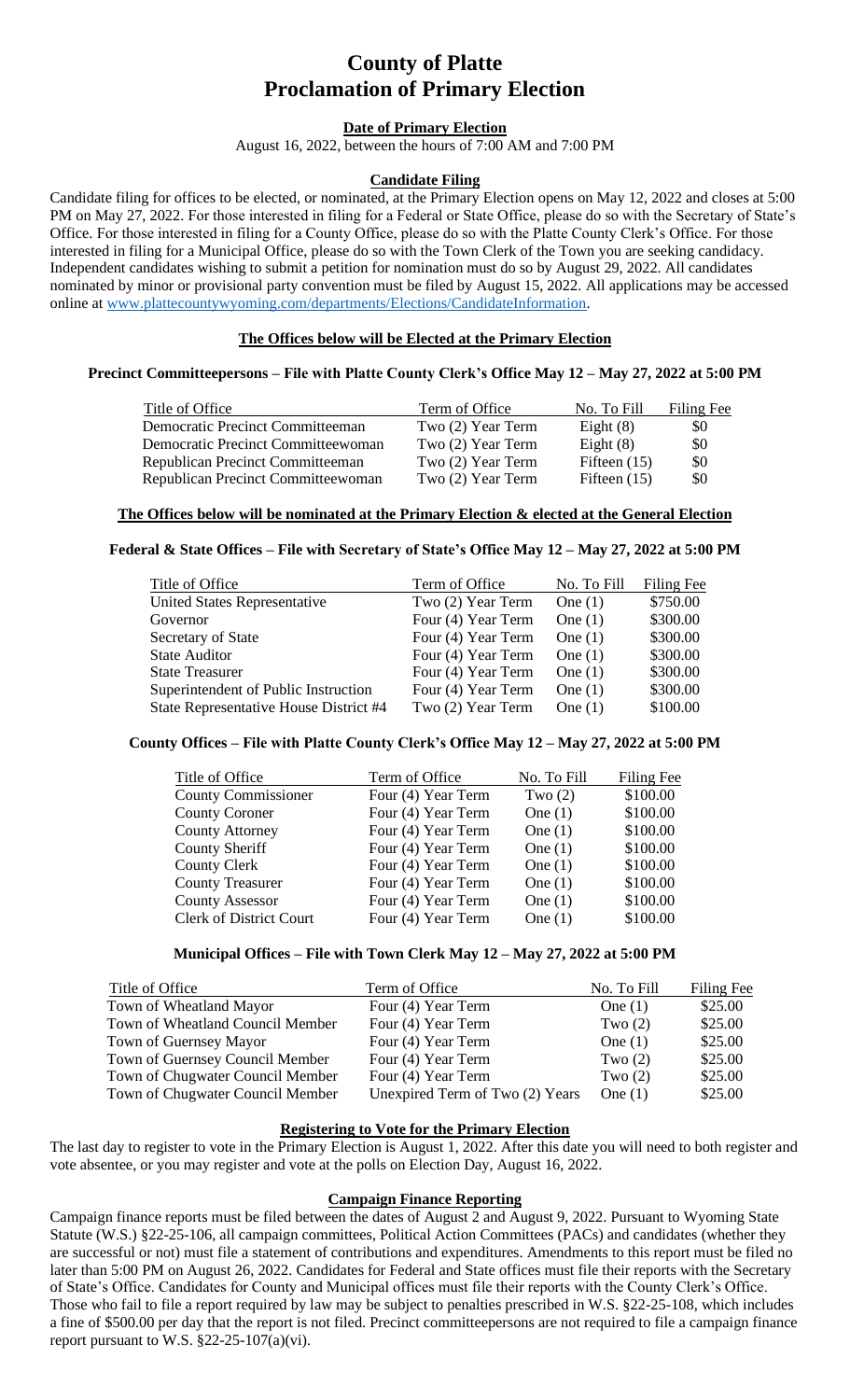# **County of Platte Proclamation of General Election**

#### **Date of General Election**

November 8, 2022, between the hours of 7:00 AM and 7:00 PM

#### **Judicial Offices Eligible to Seek Retention**

**File with the Secretary of State's Office between May 9, 2022 – August 8, 2022**

| Title of Office                                            | Term of Office     |
|------------------------------------------------------------|--------------------|
| Judge $A$ – District Court of the Eighth Judicial District | Six (6) Year Term  |
| Eighth Judicial District, Circuit Court Judge              | Four (4) Year Term |

**Special District Board of Directors to be Elected**

#### **File with the Platte County Clerk's Office (no fee) August 10, 2022 – August 29, 2022 at 5:00 PM**

| District Name & Title of Office                      | Term of Office                  | No. To Fill |
|------------------------------------------------------|---------------------------------|-------------|
| Resource Conservation District – Rural Supervisor    | Four (4) Year Term              | One $(1)$   |
| Resource Conservation District – Urban Supervisor    | Four (4) Year Term              | One $(1)$   |
| Resource Conservation District – At-Large Supervisor | Four (4) Year Term              | One $(1)$   |
| <b>Senior Citizen Service District Trustee</b>       | Four (4) Year Term              | Two $(2)$   |
| Senior Citizen Service District Trustee              | Unexpired Term of Two (2) Years | Two $(2)$   |
| <b>Hospital District Director</b>                    | Four (4) Year Term              | Three $(3)$ |
| School Board Trustee District #1                     | Four (4) Year Term              | Four $(4)$  |
| School Board Trustee District #2                     | Four (4) Year Term              | Two $(2)$   |
| School Board Trustee District #2                     | Unexpired Term of Two (2) Years | One $(1)$   |
| Fire District 1-F Director                           | Four (4) Year Term              | One $(1)$   |
| Fire District 2-F Director – Palmer Canyon           | Four (4) Year Term              | One $(1)$   |
| Fire District 2-F Director $-$ At-Large              | Four (4) Year Term              | One $(1)$   |
| Antelope Gap Fire District Director                  | Four (4) Year Term              | One $(1)$   |
| Guernsey Rural Fire District Director                | Four (4) Year Term              | Two $(2)$   |
| <b>Chugwater Cemetery District Director</b>          | Four (4) Year Term              | Three $(3)$ |
| Y-O Ranch Service & Improvement District Director    | Four (4) Year Term              | One $(1)$   |

#### **Tax Propositions**

The Platte County Hospital District is seeking the approval of the qualified electors within the District to continue the mill levy increase from three (3) mills to six (6) mills on the taxable property of the District for the purpose of supporting the nursing home and hospital.

The Platte County Resource District is seeking the approval of qualified electors within the County to continue the Conservation District tax not to exceed one (1) mill on the property tax.

The Platte County Senior Citizen Service District is seeking the approval of the qualified electors within the District to continue to impose a tax not to exceed two (2) mills on the taxable property of the district.

### **Constitutional Amendment A**

The Wyoming Constitution allows the state to invest state funds in equities such as the stock of corporations, but does not allow the funds of counties, cities and other political subdivisions to be invested in equities. The adoption of this amendment would allow the funds of counties, cities and other political subdivisions to be invested in equities to the extent and in the manner the legislature may allow by law. Any law authorizing the investment of specified political subdivision funds in equities would require a two-thirds vote of both houses of the legislature.

#### **Constitutional Amendment B**

Currently, the Wyoming constitution requires Wyoming Supreme Court Justices and District Court Judges to retire upon reaching the age of seventy (70). This amendment increases the mandatory retirement age of Supreme Court Justices and District Court Judges from age seventy (70) to age seventy-five (75).

### **Registering to Vote for the General Election**

The last day to register to vote in the General Election is October 24, 2022. After this date you will need to both register and vote absentee, or you may register and vote at the polls on Election Day, November 8, 2022.

### **Campaign Finance Reporting**

Campaign finance reports must be filed between the dates of October 25 and November 1, 2022. Pursuant to Wyoming State Statute (W.S.) §22-25-106, all campaign committees, Political Action Committees (PACs) and candidates (whether they are successful or not) must file a statement of contributions and expenditures. Amendments to this report must be filed no later than 5:00 PM on November 18, 2022. Candidates for Federal and State offices must file their reports with the Secretary of State's Office. Candidates for County, Municipal, and School Board Trustee offices must file their reports with the County Clerk's Office. Those who fail to file a report required by law may be subject to penalties prescribed in W.S. §22-25-108, which includes a fine of \$500.00 per day that the report is not filed. Candidates for special district director, excluding candidates for school district trustee, are not required to file this report pursuant to W.S. §22-29- 113(a)(iii).